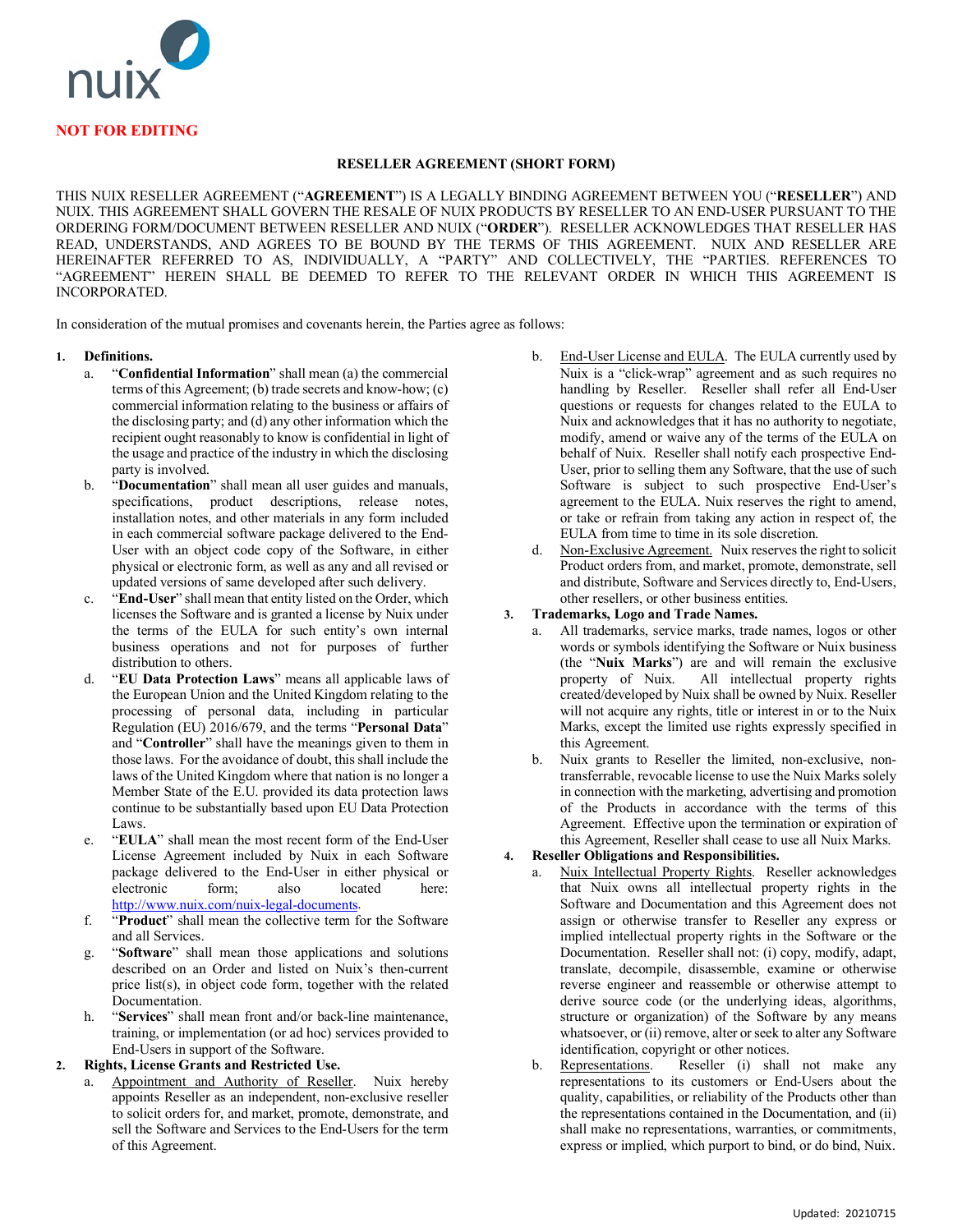

EU Data Protection. Reseller shall be a separate Controller in relation to its processing of any End-User Personal Data collected in the course of exercising its rights under this Agreement, including in relation to processing for customer relationship management and marketing purposes, and shall comply with its obligations under the EU Data Protection Laws in relation to such processing.

# **5. Payment Terms.**

- a. Payment. Reseller will promptly, following acceptance of purchase orders by Nuix, invoice End-Users and shall be responsible for collecting such amounts due. Upon the acceptance of a purchase order, Nuix will invoice Reseller. Payment from Reseller to Nuix is due thirty days after the issuance of the applicable invoice. Unless stated otherwise in the applicable invoice, all payments to Nuix by Reseller shall be made in USD and by transfer of immediately available funds to the account listed on the invoice. Reseller acknowledges that it assumes the risk of non-payment by the End-User.
- b. Credit Warranty. Each issuance of a purchase order to Nuix constitutes Reseller's representation and warranty that Reseller can pay for the Products identified in the purchase order in accordance with the terms of this Agreement. Reseller shall furnish Nuix with such statements accurately and fairly evidencing Reseller's financial condition as Nuix may, from time to time, reasonably request. Throughout the term of this Agreement, Reseller shall be in compliance with all loan covenants and other obligations to its lenders. Reseller shall notify Nuix immediately of any and all events that have had or may have a material adverse effect on Reseller's business or financial condition, including any change in management, sale, lease or exchange of a material portion of Reseller's assets, a change of control or ownership, or breach of any loan covenants or other material obligations of Reseller to its lenders. If, at any time, Nuix determines in its sole but reasonable discretion that Reseller's financial condition or creditworthiness is inadequate or unsatisfactory, then in addition to Nuix's other rights under this Agreement, at law or in equity, Nuix may without liability or penalty, take any of the following actions: (a) on five (5) business days' notice, modify the payment terms specified in Section 5 for outstanding and future purchases, including requiring Reseller to pay cash in advance or cash on delivery; (b) reject any purchase order received from Reseller; (c) cancel any previously accepted purchase orders; (d) delay any further shipment of Products to Reseller; (e) immediately terminate this Agreement; or (f) accelerate the due date of all amounts owing by Reseller to Nuix. No actions taken by Nuix under this Section 5(b) (nor any failure of Nuix to act under this Section 5(b)) constitute a waiver by Nuix of any of its rights to enforce Reseller's obligations under this Agreement including the obligation of Reseller to make payments as required under this Agreement.
- Taxes, License Fees and Other Charges. In addition to any other sums payable hereunder, Reseller shall pay and be responsible for all taxes, fees, duties, and licenses, and for obtaining all governmental or other approvals or other licenses, necessary for or arising from the sale of the Products (excluding taxes based upon Nuix income). Upon initial execution of this Agreement and once per year thereafter, the Reseller shall submit to Nuix its Tax Exempt Certificate, if Reseller claims an exemption from the payment of taxes.
- **6. Confidentiality.**
- a**.** Each party shall maintain the confidentiality of the other party's Confidential Information and shall not use or disclose any of it without the prior written consent of the other party other than as necessary to fulfil this Agreement or as required by law.
- b. Each party undertakes to disclose the other party's Confidential Information only to those of its officers, employees and professional advisors to whom, and to the extent to which, disclosure is necessary for the fulfilment of this Agreement or for the purposes of professional advice and to ensure that those persons observe the confidentiality provisions in this Section 6.
- This Section 6 shall continue to apply after termination of this Agreement except to information which loses its necessary quality of confidence in any way other than as a result of a breach by either party of this Section 6 or a disclosure by either party or a third party in breach of any other obligation of confidence.

# **7. Warranty and Disclaimer.**

- a. Warranty**.** Each of Nuix and Reseller represents and warrants that (i) it has the full corporate right, power and authority to enter into this Agreement and perform its respective obligations hereunder; (ii) the execution of this Agreement and performance of its duties and obligations hereunder do not and will not violate any law, rule, regulation or agreement to which it is a party or by which it is otherwise bound; and (iii) when executed and delivered by it, this Agreement will constitute its legal, valid and binding obligation, enforceable against it in accordance with its terms.<br>DISCLAIMER.
- b. DISCLAIMER**.** THE WARRANTIES EXPRESSLY DESCRIBED IN THIS **SECTION 7** ARE PROVIDED IN LIEU OF ALL OTHER WARRANTIES OR CONDITIONS, EXPRESS OR IMPLIED. WITHOUT LIMITATION, TO THE FULLEST EXTENT ALLOWABLE BY LAW, THIS EXCLUSION OF ALL OTHER WARRANTIES AND CONDITIONS EXTENDS TO IMPLIED WARRANTIES OR CONDITIONS OF SATISFACTORY QUALITY, MERCHANTABLE QUALITY AND FITNESS FOR A PARTICULAR PURPOSE, AND THOSE ARISING BY STATUTE OR OTHERWISE IN LAW, OR FROM A COURSE OF DEALING OR USAGE OF TRADE. TO THE EXTENT ANY WARRANTIES OR CONDITIONS CANNOT BE EXCLUDED BY LAW, NUIX'S LIABILITY UNDER SUCH WARRANTIES OR CONDITIONS WILL BE LIMITED, AT NUIX'S OPTION, TO RESUPPLYING OR REFUNDING THE COST OF THE PRODUCTS OR SERVICES.

# **8. Limitation of Liability**

a. DISCLAIMER OF LIABILITY**.** IN NO EVENT WILL NUIX HAVE ANY LIABILITY, WHETHER IN CONTRACT, TORT (INCLUDING NEGLIGENCE) OR OTHERWISE, ARISING OUT OF OR IN CONNECTION WITH THIS AGREEMENT IN AN AMOUNT EXCEEDING THE AMOUNT PAID BY RESELLER TO NUIX FOR THE APPLICABLE COPY OR COPIES OF NUIX PRODUCTS THAT GAVE RISE TO ANY CLAIM. IN NO EVENT SHALL NUIX BE LIABLE FOR SPECIAL, INCIDENTAL, EXEMPLARY, CONSEQUENTIAL OR PUNITIVE DAMAGES, INCLUDING, WITHOUT LIMITATION, ANY DAMAGES RESULTING FROM LOSS OF PROFITS, LOSS OF BUSINESS OR LOSS OF GOODWILL ARISING OUT OF OR IN CONNECTION WITH THIS AGREEMENT OR THE PERFORMANCE OF NUIX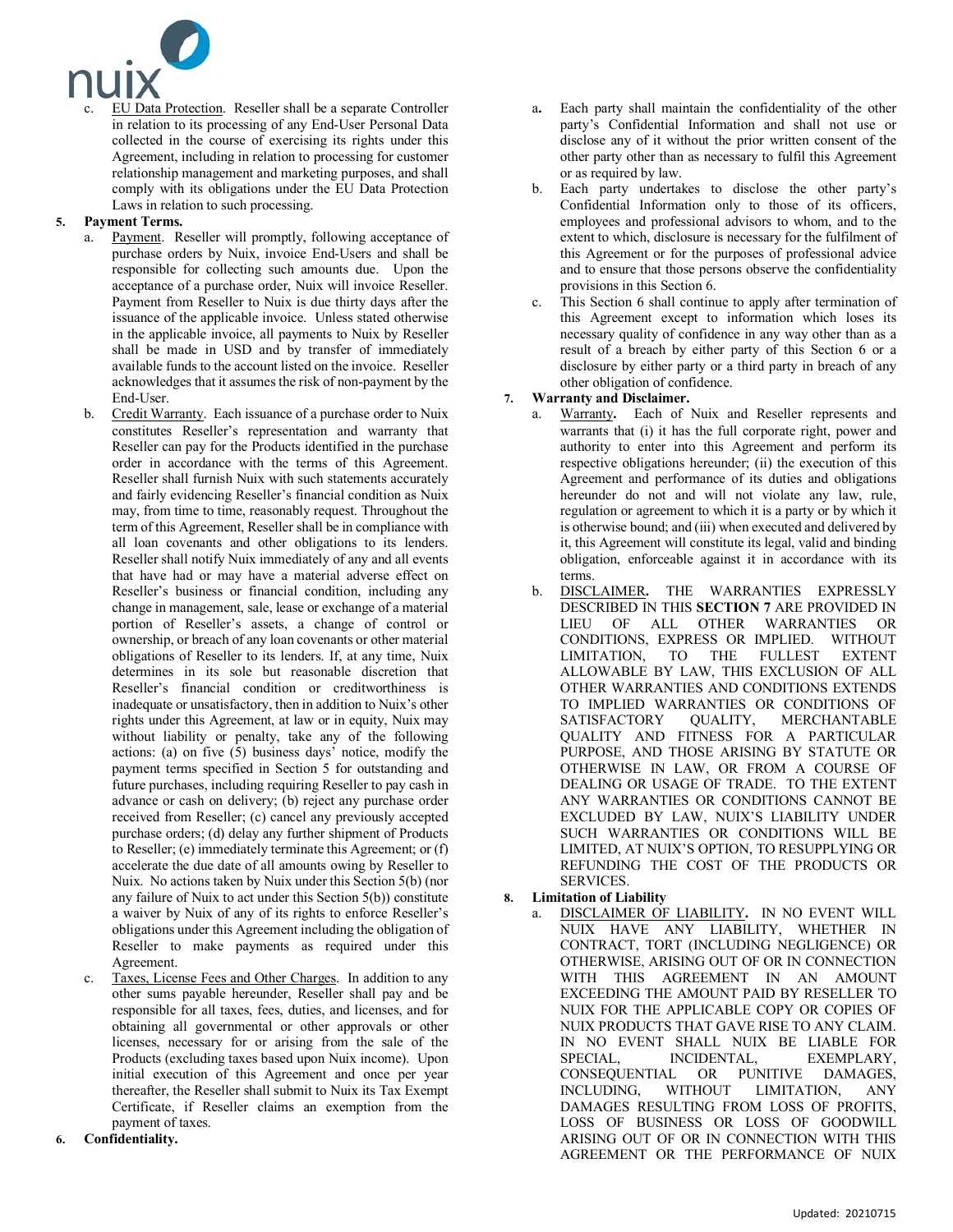

| <b>If Reseller</b><br>is domiciled<br>in:                                                                          | <b>Reseller</b> is<br>contracting with: | <b>Governing Law</b>                | Place of<br><b>Arbitration</b>   |
|--------------------------------------------------------------------------------------------------------------------|-----------------------------------------|-------------------------------------|----------------------------------|
| The United<br>States of<br>America.<br>Canada, and<br>Mexico                                                       | Nuix North America<br>Inc.              | Commonwealth<br>of Virginia,<br>USA | Fairfax County,<br>Virginia, USA |
| Any country<br>in Europe<br>(other than<br>the UK), the<br>Middle East.<br>South<br>America,<br>Africa, or<br>Asia | Nuix Ireland Limited                    | England and<br>Wales                | London,<br>England               |
| The United<br>Kingdom                                                                                              | Nuix Technology<br><b>UK Ltd</b>        | England and<br>Wales                | London,<br>England               |
| Singapore                                                                                                          | Nuix Pte. Ltd                           | Australia                           | Sydney, NSW,<br>Australia        |
| Australia<br>and New<br>Zealand                                                                                    | Nuix Pty Ltd                            | Australia                           | Sydney, NSW,<br>Australia        |

PRODUCTS, WHETHER OR NOT NUIX HAS BEEN ADVISED OF THE POSSIBILITY OF SUCH DAMAGES.

b. Third Party Liability. Nuix shall under no circumstances be liable for any claim or demand by any third party based on or related to Reseller's activities under this Agreement, including, without limitation, persons using the facilities or services of Reseller or their heirs or dependents. Reseller shall, at its expense, indemnify, defend, and hold harmless Nuix, its officers, employees, agents, and representatives from and against any and all liability, loss, damages, costs, expenses or claims (including reasonable attorneys' fees) incurred or sustained by Nuix or such officers, employees, agents, or representatives as a result of any such claim or demand.

### **9. Term and Termination.**

- a. Term. Unless terminated earlier as provided herein, the term of this Agreement shall be effective only as it relates to the specific transaction detailed in the Order. Termination of an Order pursuant to this Section 9 shall not automatically terminate any other Order.
- b. Early Termination**.** Nuix may terminate this Agreement for convenience upon thirty (30) days advance written notice to the Reseller.
- c. Termination for Cause. Upon material breach by a party of any provision of this Agreement, the non-breaching party will issue a written notice to the breaching party and if the breach is not cured, or the breaching party does not submit a plan for cure acceptable to the non-breaching party, within thirty days of receipt of the notice of breach, then this Agreement may be terminated thirty days from receipt of the notice of breach. Failure by the breaching party to continuously conform to any mutually agreed upon written plan for cure will be a material breach.
- d. Survival. Neither the expiration nor termination of this Agreement shall relieve either party of its obligations previously accrued hereunder. The following sections, and any other sections that by their terms so provide, shall survive such expiration or termination: Section 4, 5, 6, 7, 8, 9, 10, 11, 12, 13, and 14.
- **10. Contracting Parties, Governing Law, Place of Arbitration.** The entity with which Reseller is contracting under this Agreement (such entity, as applicable, "**Nuix**"), will determine the law that will apply in any dispute arising out of or in

connection with this Agreement, and place of any arbitration, depend on where Reseller is domiciled:

Notwithstanding the foregoing, in the event that Reseller is a (i) public sector customer (*e.g.,* federal, state, or local government) or (ii) public or private educational institution, in either case located in the United States of America, or is one of such customers' authorized agents worldwide, or (iii) Nuix USG Inc. is indicated on any ordering document or invoice, Reseller is contracting with **Nuix USG Inc.** under this Agreement (such entity, in such case, "**Nuix**").

Each party agrees to the applicable governing law above without regard to choice or conflicts of law rules. The United Nations Convention on the International Sale of Goods and the Uniform Computer Information Transactions Act shall not apply to this Agreement.

- **11. Waiver of Jury Trial.** EACH PARTY ACKNOWLEDGES AND AGREES THAT ANY CONTROVERSY THAT MAY ARISE UNDER THIS AGREEMENT IS LIKELY TO INVOLVE COMPLICATED AND DIFFICULT ISSUES AND, THEREFORE, EACH SUCH PARTY IRREVOCABLY AND UNCONDITIONALLY WAIVES ANY RIGHT IT MAY HAVE TO A TRIAL BY JURY IN RESPECT OF ANY LEGAL ACTION ARISING OUT OF OR RELATING TO THIS AGREEMENT, INCLUDING ANY EXHIBITS, SCHEDULES, ATTACHMENTS OR APPENDICES ATTACHED TO THIS AGREEMENT AND THERETO, THE TRANSACTIONS CONTEMPLATED HEREBY AND THEREBY, OR THE VALIDITY. PROTECTION. INTERPRETATION OR VALIDITY, PROTECTION, INTERPRETATION OR ENFORCEMENT THEREOF.
- **12. Arbitration.** SUBJECT TO **SECTION 13**, EACH PARTY ACKNOWLEDGES AND AGREES THAT ANY DISPUTE, CONTROVERSY OR CLAIM (WHETHER BASED ON CONTRACT, TORT OR OTHER LEGAL THEORY (INCLUDING, BUT NOT LIMITED TO, ANY CLAIM OF FRAUD OR MISREPRESENTATION) ARISING OUT OF OR RELATING TO THIS AGREEMENT, THE TRANSACTIONS CONTEMPLATED HEREBY AND THEREBY, OR THE BREACH, TERMINATION, OR VALIDITY THEREOF, ("**DISPUTE**"), SHALL BE SUBMITTED TO MANDATORY, FINAL AND BINDING ARBITRATION BEFORE THE INTERNATIONAL CENTRE FOR DISPUTE RESOLUTION, IN ACCORDANCE WITH THE INTERNATIONAL ARBITRATION RULES IN EFFECT AT THE TIME OF FILING OF THE DEMAND FOR ARBITRATION.
	- (a) There shall be three (3) arbitrators. The parties each will select one (1) arbitrator within thirty (30) days of the receipt by respondent of a copy of the demand for arbitration. The two (2) arbitrators so appointed shall nominate the third and presiding arbitrator (the **"Chair"**) within thirty (30) days of the appointment of the second arbitrator (the three arbitrators shall be collectively referred to as the **"Tribunal"**). If either party fails to appoint an arbitrator, or if the two-party appointed arbitrators fail to appoint the Chair, within the time periods specified herein, such arbitrator shall, at the request of either party, be appointed by the International Centre for Dispute Resolution.
	- (b) The arbitrators shall be selected from a panel of persons having at least eight (8) years' experience with knowledge of reseller/distribution/channel agreements, and intellectual property rights, and at least one (1) of the arbitrators selected shall be an attorney.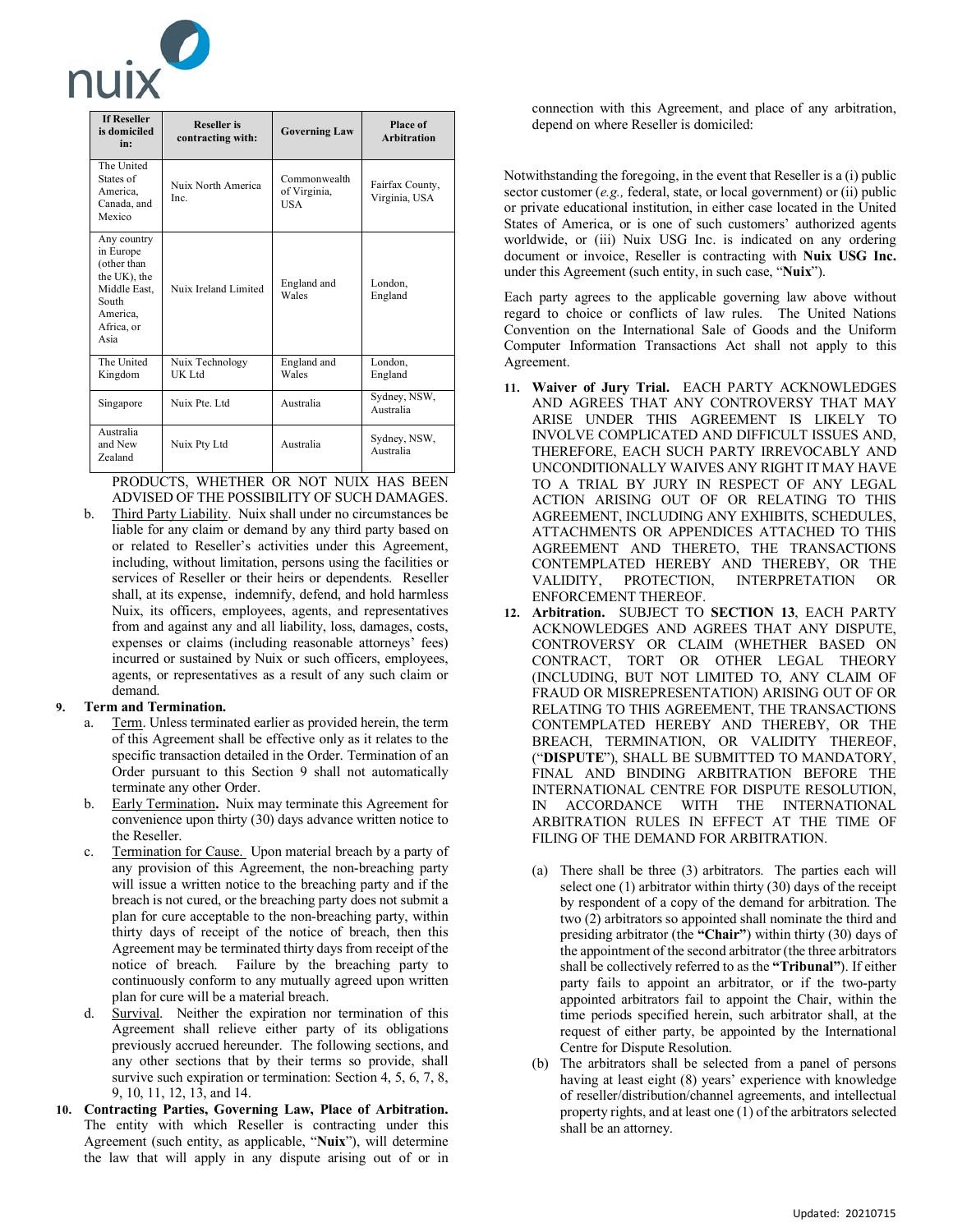

- (c) The language of the arbitration shall be English. The place of arbitration shall be the location identified in **Section 10** above.
- (d) The arbitration shall be the sole and exclusive forum for resolution of the Dispute, and the award shall be in writing, state the reasons for the award and be final and binding. Judgment thereon may be entered, registered or filed for enforcement in any court of competent jurisdiction and may be enforced in other jurisdictions by suit on the judgment or in any other manner provided by law.
- (e) By agreeing to arbitration, the parties do not intend to deprive any court of its jurisdiction to issue a pre-arbitral injunction, pre-arbitral attachment, or other order in aid of arbitration proceedings and the enforcement of any award. Without prejudice to such provisional remedies as may be available under the jurisdiction of a court, the Tribunal shall have full authority to grant provisional remedies and to direct the parties to request that any court modify or vacate any temporary or preliminary relief issued by such court, and to award damages for the failure of any party to respect the arbitral tribunal's orders to that effect. In any such judicial action each of the parties irrevocably consents to service of process by first-class certified mail, return receipt requested, postage prepaid to the address set forth herein.
- (f) The prevailing party, as determined by the Tribunal, shall be entitled to recover its reasonable costs and, attorneys' fees and costs from the non-prevailing party. The non-prevailing party shall be responsible for all fees and costs of the Tribunal. The Tribunal may not award punitive damages.
- (g) Except as may be required by applicable law, the parties shall preserve the confidentiality of all aspects of the arbitration, and shall not disclose to a third party (other than disclosure to an affiliate of a party on a need-to-know basis and such affiliate is informed of the confidential nature of such information and is instructed to keep such information confidential), all information made known and documents produced in the arbitration not otherwise in the public domain, all evidence and materials created for the purpose of the arbitration, and all awards arising from the arbitration, except, and to the extent that disclosure is required by law or regulation, is required to protect or pursue a legal right or is required to enforce or challenge an award in legal proceedings before a court or other competent judicial authority.
- **13. Equitable Relief.** Notwithstanding anything in the foregoing to the contrary, each party acknowledges that a breach or threatened breach of this Agreement by the other party or its personnel will cause irreparable harm to the non-breaching party for which monetary damages would not be an adequate remedy, and hereby agrees that in the event of a breach or a threatened breach by a party or its personnel, the non-breaching party shall be entitled a temporary restraining order, injunction, specific performance and any other equitable relief available from a court of competent jurisdiction, and the parties hereby waive any requirement for the securing or posting of any bond or the showing of actual monetary damages in connection with such claim. The existence of any claim or cause of action of the breaching party against the nonbreaching party, whether predicated on this Agreement or otherwise, shall not preclude the non-breaching party's right to equitable relief.

### **14. Miscellaneous.**

a. Relationship**.** The Reseller shall comply (at the Reseller's cost) with all lawful instructions of Nuix in connection with this Agreement and any Work Order. The relationship between the parties is that of independent contractors. Nothing contained in this Agreement shall be construed as creating any agency, partnership, joint venture or other form of joint enterprise, employment or fiduciary relationship between the parties, and neither party shall have authority to contract for or bind the other party in any manner whatsoever. On termination or expiry of this Agreement if and to the extent that the Council Directive 86/653/EEC of 18 December 1986 on the coordination of the laws of the Member States relating to self-employed commercial agents (as from time to time amended and including any local laws implementing the same) ("EC Directive") is held to apply by a competent court, and provided that the Reseller gives notice of its intention as required under the EC Directive, Reseller shall, unless any of the circumstances mentioned in Article 18 of the EC Directive applies, have the right to be indemnified as provided in Article 17 of the EC Directive. For the avoidance of doubt, Reseller shall have no right to any compensation under the EC Directive on termination of this Agreement.

- b. Notices**.** All notices must be in writing and addressed to the relevant party at its address set forth in the preamble (or to such other address such party specifies in accordance with this Section 14.b). All notices must be personally delivered or sent prepaid by nationally recognized courier or certified or registered mail, return receipt requested, and are effective upon actual receipt.
- c. Assignment. Neither party may assign, transfer or delegate any or all of its rights or obligations under this Agreement, without the prior written consent of the other party, which consent shall not be unreasonably withheld or delayed; provided, that, upon prior written notice to the other party, either party may assign the Agreement to an Affiliate of such party or to a successor of all or substantially all of the assets of such party through merger, reorganization, consolidation or acquisition.
- d. Force Majeure. Neither party shall be liable to the other for failure to perform its obligations hereunder (except the payment of sums due by one party to another under this Agreement) to the extent caused by an event beyond the reasonable control of such party, including, without limitation, government regulations or orders, outbreak of a state of emergency, acts of God, war, warlike hostilities, civil commotion, riots, epidemics, pandemics fire, strikes, lockouts, or any other similar cause or causes, provided that such party promptly notifies the other in writing of such occurrence and makes its best efforts to promptly eliminate the effect thereof.
- Export Restrictions. Reseller acknowledges that the Products are of U.S. origin and are subject to the export control restrictions of the U.S. Export Administration Regulations ("**EAR**") and that the Software may not be reexported or otherwise retransferred except in accordance with the EAR. Specifically, unless an appropriate license from the U.S. government is first obtained, Reseller shall not export or re-export the Software: (i) into (or to a national or resident of) Cuba, Iran, Libya, North Korea, Sudan, Syria, or any other country subject to a U.S. trade embargo; (ii) to any person or entity on the U.S. Treasury Department's Specially Designated Nationals List or the U.S. Department of Commerce's Denied Parties List; or (iii) for any purpose or end-use that is otherwise prohibited by the U.S. EAR or other applicable laws, rules and regulations.
- f. Anti-Slavery and Human Trafficking Laws and Policies. Reseller shall (a) comply with all applicable anti-slavery and human trafficking laws, statutes, and regulations from time to time in force and applicable to its activities, including but not limited to the Modern Slavery Act 2015; (b) not engage